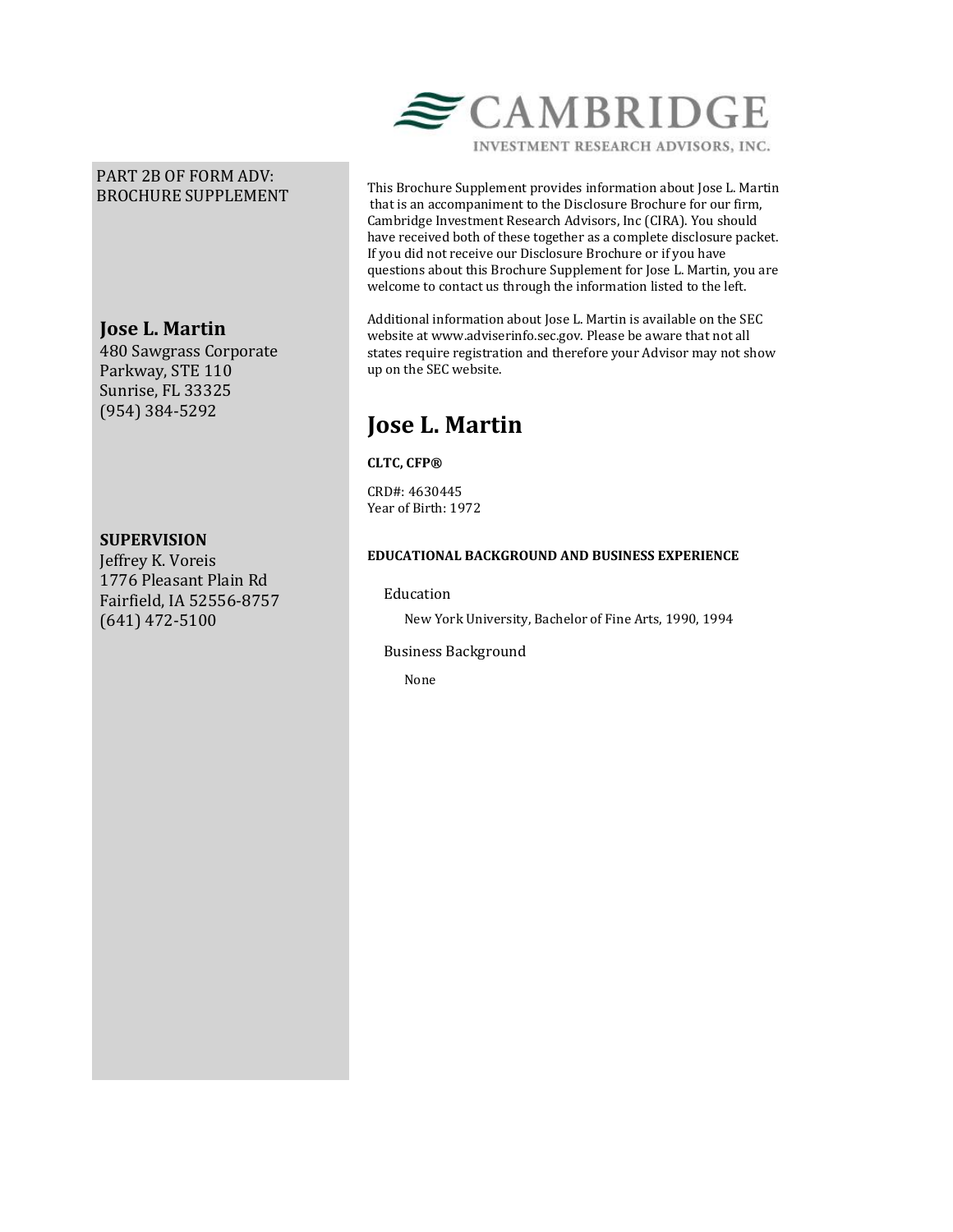#### **PROFESSIONAL DESIGNATIONS**

Your Advisor has achieved the designations below. If you would like additional information you may discuss with your advisor or visit the issuing entities website.

#### **CFP®–Certified Financial Planner**

Individuals certified by CFP® Board have taken the step to demonstrate their professionalism by voluntarily submitting to the CFP® certification process that includes thorough education, examination, experience and ethical requirements. The CFP® is issued by the Certified Financial Planner Board of Standards, Inc. Pre-requisites require a designee to hold a Bachelor's degree (or higher) from an accredited college or university as well as three years of full-time personal financial planning experience. The designee is then required to complete a CFP® board registered program, or hold one of the following designations; CPA, ChFC, CLU, CFA, PH.D. in business or economics, Doctor of Business Administration, or Attorney's License. The designee is then required to complete the CFP® certification examination. In addition, the designee is required to complete 30 hours of continuing education every two years.

#### **CLTC–Certified Long-Term Care**

CLTC provides designees with the knowledge to use tools necessary to create a plan that concerns the emotional, physical, and financial wellbeing of a client's family should care be necessary. Once established, options to fund that plan, including, Medicare, Medicaid, the Veterans Administration, self-funding and long-term care insurance, are reviewed and recommended where appropriate. The CLTC is issued by the CLTC Board of Standards, Inc. While there are no pre-requisites required for the CLTC the designee must complete either a two-day class or online course and complete a final course exam. In addition, the designee must complete an ethics course every two years.

#### **DISCIPLINARY INFORMATION**

Jose L. Martin has no legal or disciplinary events to report.

#### **OTHER BUSINESS ACTIVITIES**

In addition to serving as your investment advisory representative Jose L. Martin is engaged in the following business activities:

Board Member of a Non-Public Entity - Ramat Shalom

Freelance Writer / Columnist - LifeCraft, LLC D/B/A LifeCraft Wealth Management

Insurance Agent/Sales - LifeCraft, LLC, D/B/A LifeCraft Wealth Management

Member / Shareholder of a corporation - Baby Ariel Enterprises, DBA Baby Ariel

Trustee - Jose L Martin Revocable Living Trust dtd 12/06/2004 & Sharon A Kremen Revocable Living Trust dtd 12/06/2004

There are certain business activities in which an investment advisor representative may engage that present potential conflicts of interest. If applicable, additional disclosure relevant to your Advisor's outside business activities are outlined below. Please note that these are potential conflicts of interest and it is your Advisor's fiduciary duty to act in your best interest. If you have any questions about the disclosures please ask your Advisor as this is an opportunity to better understand your relationship and your Advisor's activities.

Your advisor is also a registered representative with Cambridge Investment Research, Inc.,("Cambridge") a registered securities broker/dealer, member of the Financial Industry Regulatory Authority (FINRA) and the Securities Investors Protection Corporation (SIPC). When acting as a registered representative of Cambridge, your advisor may sell, for commissions, general securities products such as stocks, bonds, mutual funds, exchange-traded funds, and variable annuity and variable life products to advisory clients. Clients are not obliged to purchase or sell securities through Cambridge or their Advisor. However, if you choose to establish an account with your Advisor, it is important to understand that due to regulatory constraints, your Advisor must place all purchases and sales of securities products in commission-based accounts through Cambridge or other institutions approved by Cambridge.